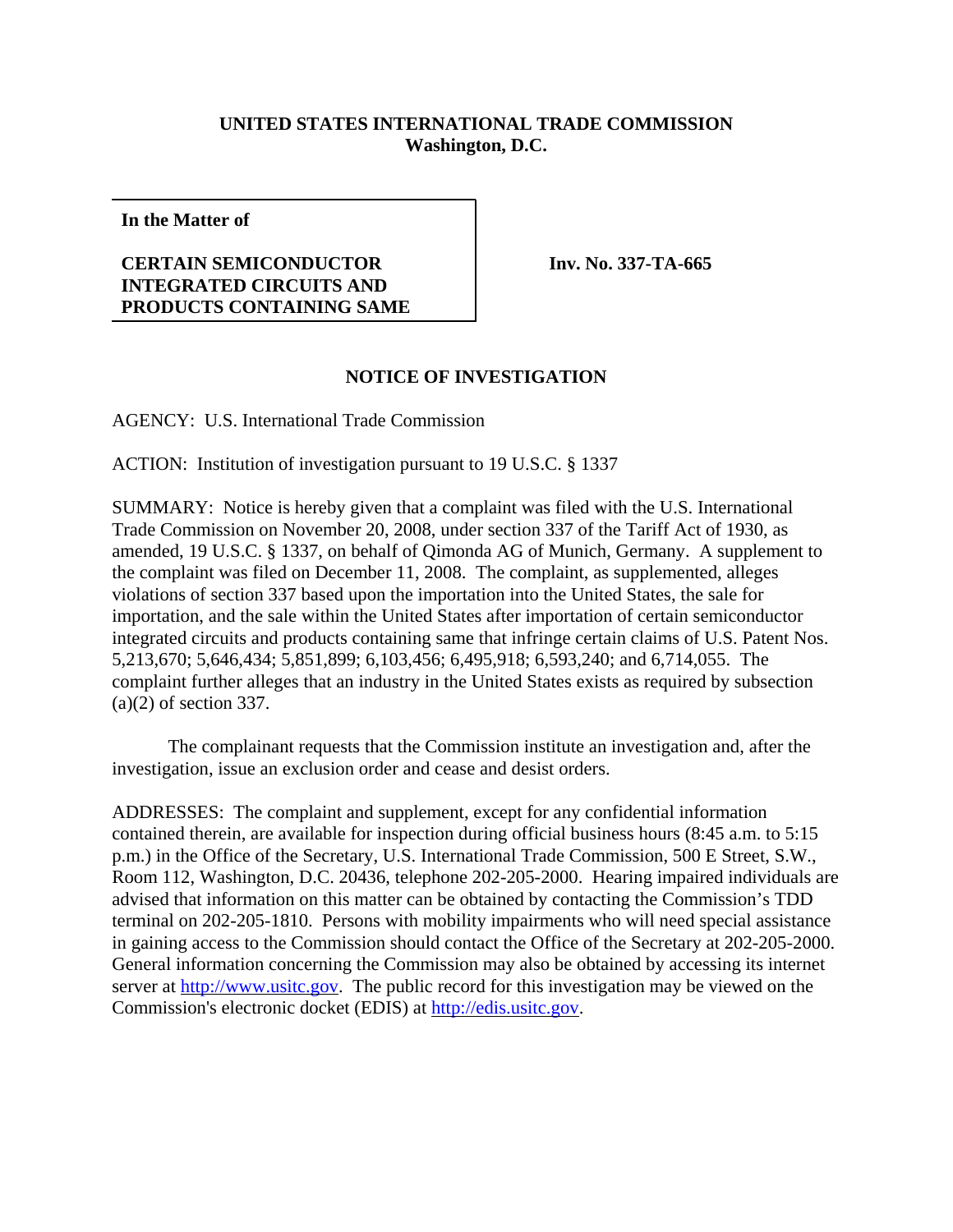FOR FURTHER INFORMATION CONTACT: Thomas S. Fusco, Esq., Office of Unfair Import Investigations, U.S. International Trade Commission, telephone (202) 205-2571. AUTHORITY: The authority for institution of this investigation is contained in section 337 of the Tariff Act of 1930, as amended, and in section 210.10 of the Commission's Rules of Practice and Procedure, 19 C.F.R. § 210.10 (2008).

SCOPE OF INVESTIGATION: Having considered the complaint, the U.S. International Trade Commission, on December 17, 2008, ORDERED THAT –

(1) Pursuant to subsection (b) of section 337 of the Tariff Act of 1930, as amended, an investigation be instituted to determine whether there is a violation of subsection (a)(1)(B) of section 337 in the importation into the United States, the sale for importation, or the sale within the United States after importation of certain semiconductor integrated circuits or products containing same that infringe one or more of claims 1-15 and 22-27 of U.S. Patent No. 5,213,670; claims 1-8 and 11 of U.S. Patent No. 5,646,434; claims 1-23 of U.S. Patent No. 5,851,899; claims 1-11 and 14-16 of U.S. Patent No. 6,103,456; claims 1-8 and 11 of U.S. Patent No. 6,495,918; claims 1-18 of U.S. Patent No. 6,593,240; and claims 1-3, 5, and 7-9 of U.S. Patent No. 6,714,055, and whether an industry in the United States exists as required by subsection (a)(2) of section 337;

(2) For the purpose of the investigation so instituted, the following are hereby named as parties upon which this notice of investigation shall be served:

(a) The complainant is  $-$ 

Qimonda AG Gustav-Heinemann-Ring 212 81739 Munich, Germany

(b) The respondents are the following entities alleged to be in violation of section 337, and are the parties upon which the complaint is to be served:

> LSI Corporation 1621 Barber Lane Milpitas, CA 95035

Seagate Technology Ugland House, South Church Street George Town, Grand Cayman KY1-1104 Cayman Islands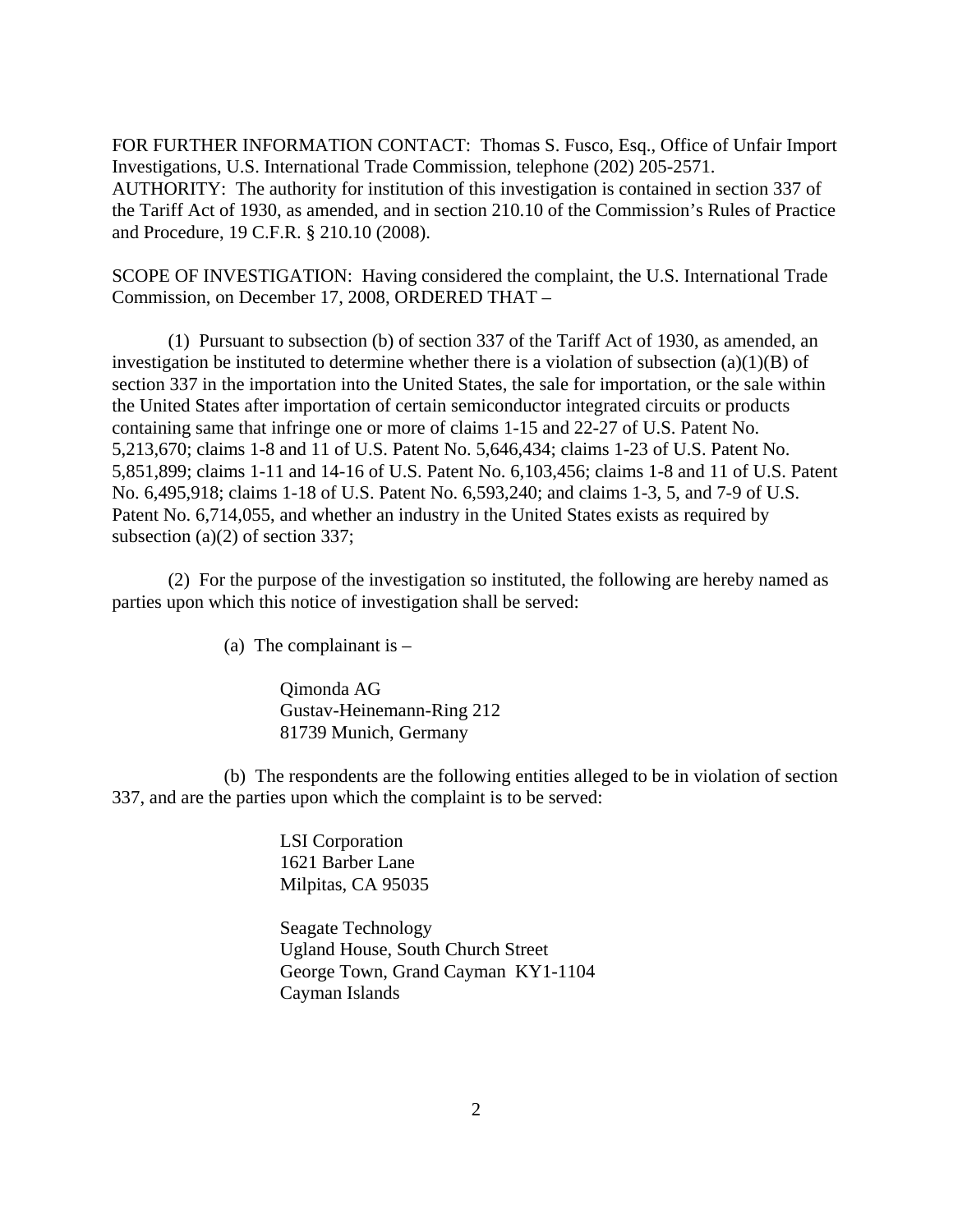Seagate Technology (US) Holdings Inc. 920 Disc Drive Scotts Valley, CA 95066

Seagate Technology LLC 920 Disc Drive Scotts Valley, CA 95066

Seagate Memory Products (US) Corporation 920 Disc Drive Scotts Valley, CA 95066

Seagate Technologies International (Singapore) 7000 Ang Mo Kio Avenue 5 Seagate Technologies International 569877 Singapore

Seagate (US) LLC 920 Disc Drive Scotts Valley, CA 95066

(c) The Commission investigative attorney, party to this investigation, is Thomas S. Fusco, Esq., Office of Unfair Import Investigations, U.S. International Trade Commission, 500 E Street, S.W., Suite 401, Washington, D.C. 20436; and

(3) For the investigation so instituted, Paul J. Luckern, Chief Administrative Law Judge, U.S. International Trade Commission, shall designate the presiding Administrative Law Judge.

Responses to the complaint and the notice of investigation must be submitted by the named respondents in accordance with section 210.13 of the Commission's Rules of Practice and Procedure, 19 C.F.R. § 210.13. Pursuant to 19 C.F.R. §§ 201.16(d) and 210.13(a), such responses will be considered by the Commission if received not later than 20 days after the date of service by the Commission of the complaint and the notice of investigation. Extensions of time for submitting responses to the complaint and the notice of investigation will not be granted unless good cause therefor is shown.